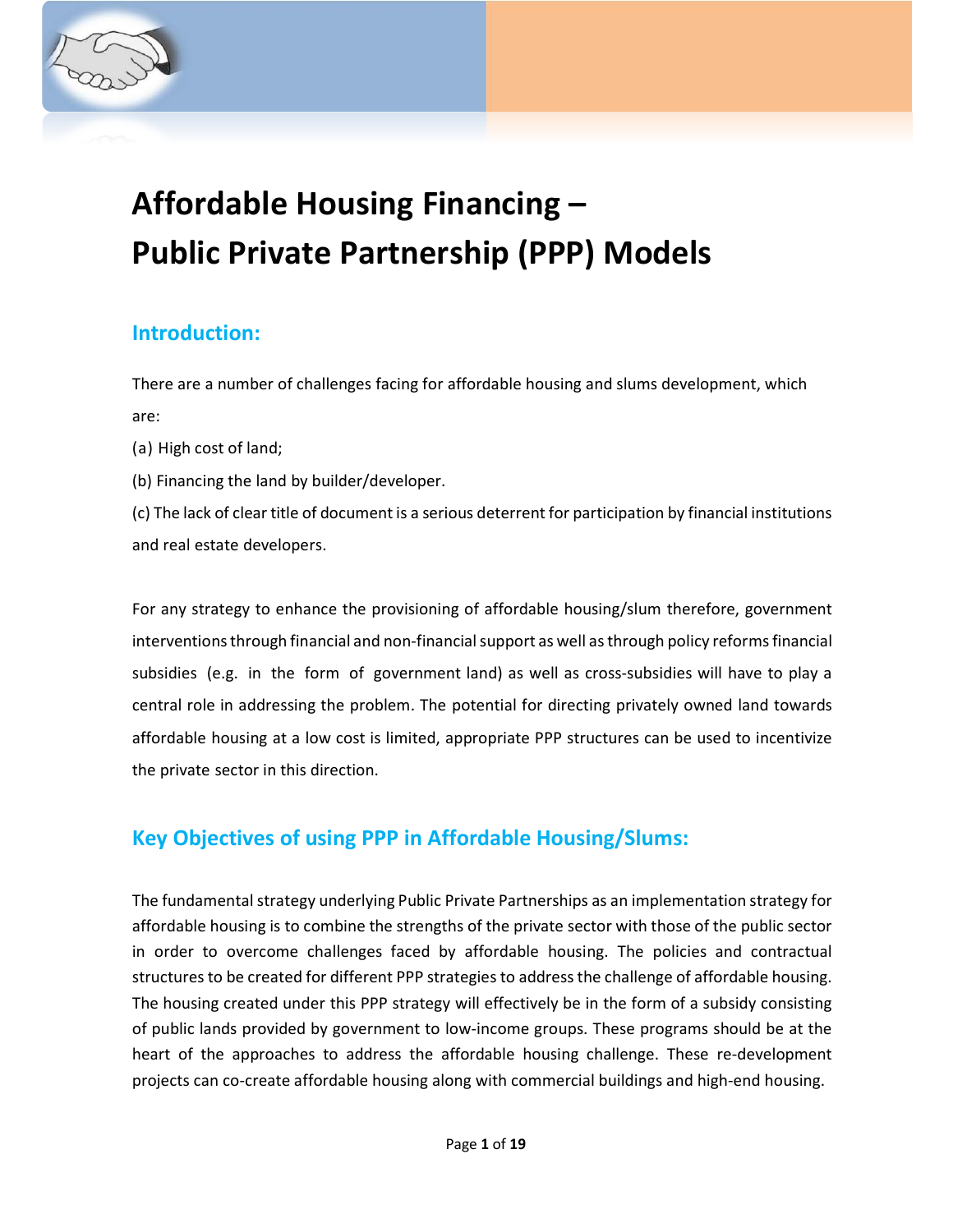

# **PPP Models for Affordable Housing/Slums:**

## **Models involving Government Lands and Private Partnership**

## Model 1: Government-land Subsidized

#### **Model Description:**

The public authority will provide land to the selected private developer at any pre-defined controlled price. This would effectively constitute a state subsidy for the project. The private developer will be responsible and held accountable for designing, building and financing of affordable housing stock and associated services of predetermined standards, at a predetermined cost and within a pre-determined time. The public authority will undertake to compensate the private developer for the housing stock on the satisfactory completion and handing over of the units, as per prescribed standards, cost and time. The payment to the private developer shall be based on milestones-based project progress. The Public Authority shall establish specific milestones that are based upon the completion of identified deliverables and have a milestone payment reflect the value of the completion of that work and the acceptance of those deliverables. The allotters would be required to make payment of a pre-determined amount for the cost of the housing unit at the time of handover.

#### **Salient Features:**

Preparation of technical guidelines by Public Authority: The public authority shall prepare technical guidelines for the purpose of project implementation.

Design Build & Finance by Private Sector: The private sector will be responsible and held accountable for designing, building and financing of affordable housing stock.

Maintenance by the Beneficiary*:* There is no involvement of private sector and government for the maintenance of the units after the transfer of units to allot tee.

Public Authority to compensate the Private Sector Partner: The public authority will undertake to compensate the private developer, through milestone-based payment schedule.

Beneficiary Identification by Public Authorities: The establishment of the eligibility of beneficiaries will be the duty and the prerogative of the government.

Distribution: The housing stock will be transferred by the private sector to a government department or agency nominated by the government.

Payments by Allottees: The allottees would be required to make payment of a pre- determined amount for the cost of the housing unit at the time of handover.

Page **2** of **19**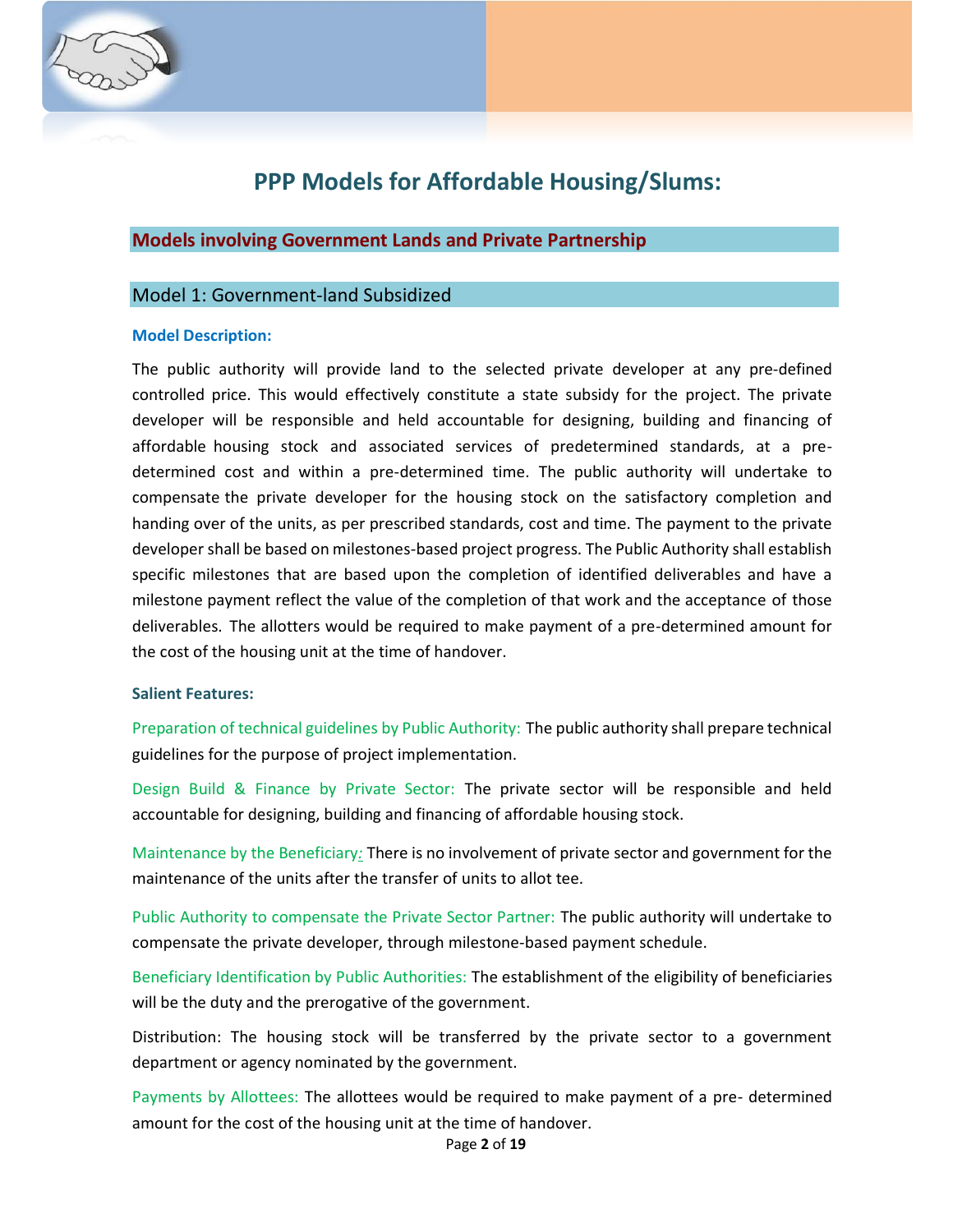

Financial Assistance to Allottees: Loans at an appropriate rate of interest and appropriate tenure could also be made available through housing finance institutions or other intermediaries to the allottees for this purpose.

Public Private Partnerships for Trunk Infrastructure: The responsibility for the trunk infrastructure and connectivity will be borne by the public sector.

Risk Sharing: In this way the responsibility for land, subsidy, and trunk infrastructure will be taken by the public authorities.

Bid Parameter: A good bidding strategy, under this model, would consist of selecting the private developer based on per unit cost as the bid parameter.

| <b>Risks</b>         | <b>Risk Allocation</b> |                                     |                                        |                    |  |  |
|----------------------|------------------------|-------------------------------------|----------------------------------------|--------------------|--|--|
|                      | <b>Government</b>      | <b>Private</b><br><b>Developers</b> | <b>Financial</b><br><b>Institution</b> | <b>Beneficiary</b> |  |  |
| Land                 |                        |                                     |                                        |                    |  |  |
| <b>Design</b>        |                        |                                     |                                        |                    |  |  |
| <b>Construction</b>  |                        |                                     |                                        |                    |  |  |
| <b>Maintenance</b>   |                        |                                     |                                        |                    |  |  |
| <b>Financing</b>     |                        |                                     |                                        |                    |  |  |
| <b>Cost Recovery</b> |                        |                                     |                                        |                    |  |  |
| Off-take             |                        |                                     |                                        |                    |  |  |
| Trunk-Infrastructure |                        |                                     |                                        |                    |  |  |
| <b>Credit Risk</b>   |                        |                                     |                                        |                    |  |  |

**Table 1**: Matrix of Model 1

## **Model 2: Mixed Development Cross-subsidized Housing**

### **Model Description:**

The essential difference in this model from model 1 will be that the developer does not receive any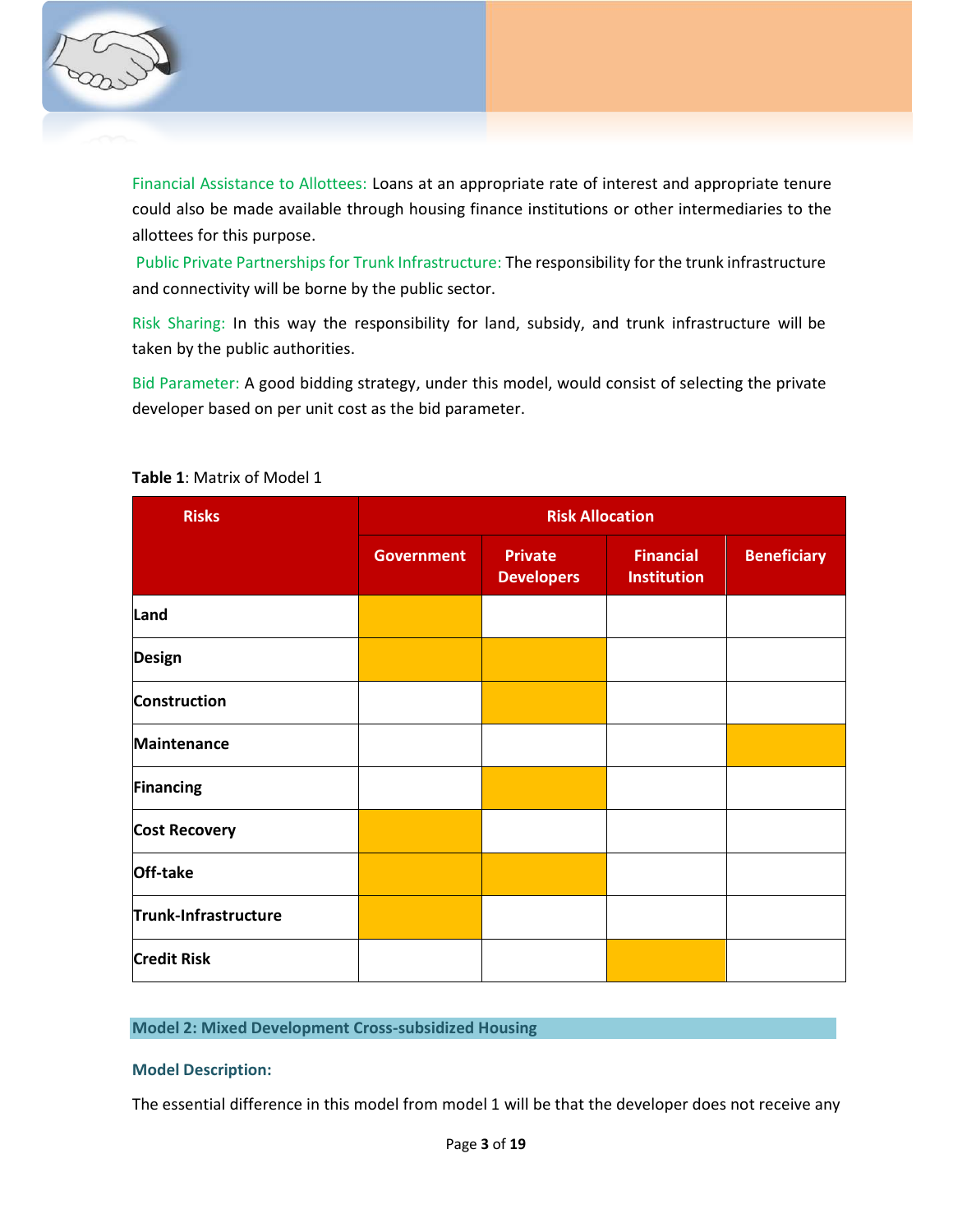

payment from the public authority for providing the affordable housing stock. The private developer will be allowed to build and sell high-end housing on a portion of the land allotted. The private developer could even be allowed to utilize the entire land made available by government for highend housing in exchange for providing affordable housing at another location, on land to be arranged by the private developer, provided that the characteristics of the other land are similar as that provided by the State.

#### **Salient Features:**

Land as Subsidy: The land will be provided by public authorities on lease of reasonable term (preferably on a nominal lease rental) to the selected private developer co-terminus with the agreement period. This would effectively constitute a state subsidy for the project.

Preparation of technical guidelines by Public Authority: The public authority shall prepare technical guidelines for the purpose of project implementation with necessary.

Design Build & Finance by Private Sector: The private sector will be responsible and held accountable for designing, building and financing of affordable housing stock .

Maintenance by the Beneficiary: There is no involvement of private sector and government for the maintenance of the units after the transfer of units to allottee.

Cost Recovery by Private Sector Partner: The private developer will recover the cost of affordable housing through the revenue generated from high-end housing.

Beneficiary Identification by Public Authorities: The establishment of the eligibility of beneficiaries will be the duty and the prerogative of the government.

Distribution: The housing stock will be transferred by the private sector to the government or to an agency nominated by the government.

Payments by Allottees: The allottees would be required to make payment of a pre- determined amount for the cost of the housing unit at the time of handover.

Financial Assistance to Allottees: Loans at an appropriate rate of interest and appropriate tenure could also be made available through housing finance institutions and the allottees could also be built into financial subsidy regime.

Public Private Partnerships for Trunk Infrastructure: The responsibility for the trunk infrastructure and connectivity will be borne by the public sector. However, the government could undertake the financing and implementation of the same through separate PPP arrangements or directly.

Risk Sharing: The responsibility for land, subsidy, and trunk infrastructure will be taken by the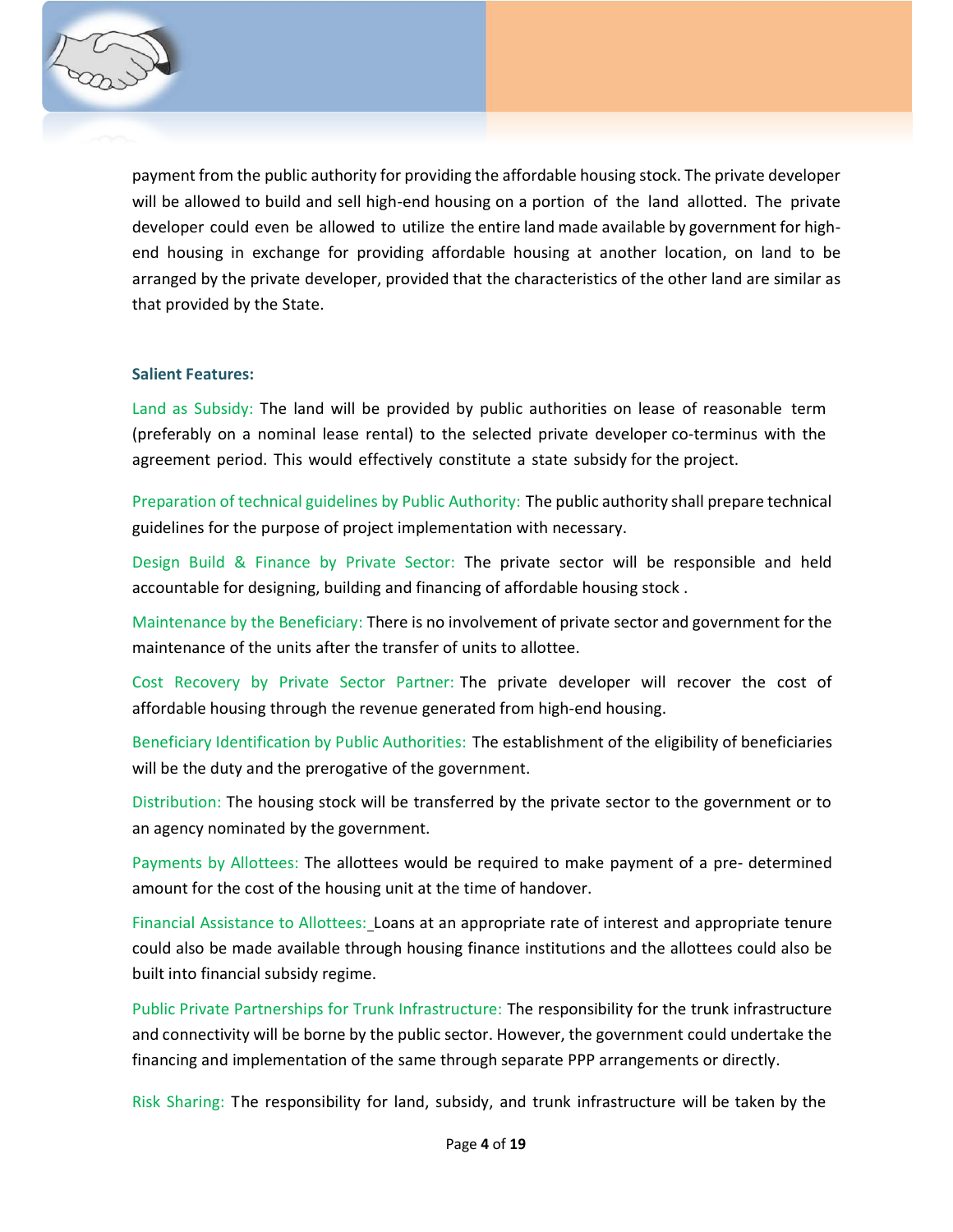

public authorities while the performance risk and cross subsidy will be transferred to the private sector.

Bid Parameter: Since the goal of this model is to maximize affordable housing at minimum cost to government, the number of affordable housing units.

|  | <b>Table 2: Matrix: Model 2</b> |  |
|--|---------------------------------|--|
|--|---------------------------------|--|

| <b>Risks</b>         | <b>Risk Allocation</b> |                                     |                                        |                    |  |  |
|----------------------|------------------------|-------------------------------------|----------------------------------------|--------------------|--|--|
|                      | <b>Government</b>      | <b>Private</b><br><b>Developers</b> | <b>Financial</b><br><b>Institution</b> | <b>Beneficiary</b> |  |  |
| Land                 |                        |                                     |                                        |                    |  |  |
| <b>Design</b>        |                        |                                     |                                        |                    |  |  |
| <b>Construction</b>  |                        |                                     |                                        |                    |  |  |
| <b>Maintenance</b>   |                        |                                     |                                        |                    |  |  |
| <b>Financing</b>     |                        |                                     |                                        |                    |  |  |
| <b>Cost Recovery</b> |                        |                                     |                                        |                    |  |  |
| Off-take             |                        |                                     |                                        |                    |  |  |
| Trunk-Infrastructure |                        |                                     |                                        |                    |  |  |
| <b>Credit Risk</b>   |                        |                                     |                                        |                    |  |  |

## Model 3: Annuity Based Subsidized Housing:

### Model Description:

As in Model 1, government will provide land under this model as well. The key difference in this model will be that the developer receives revenue from the government in the form of regular annuity payments for a period of time (upto 10 years) instead of a lump sum amount at the time of handover.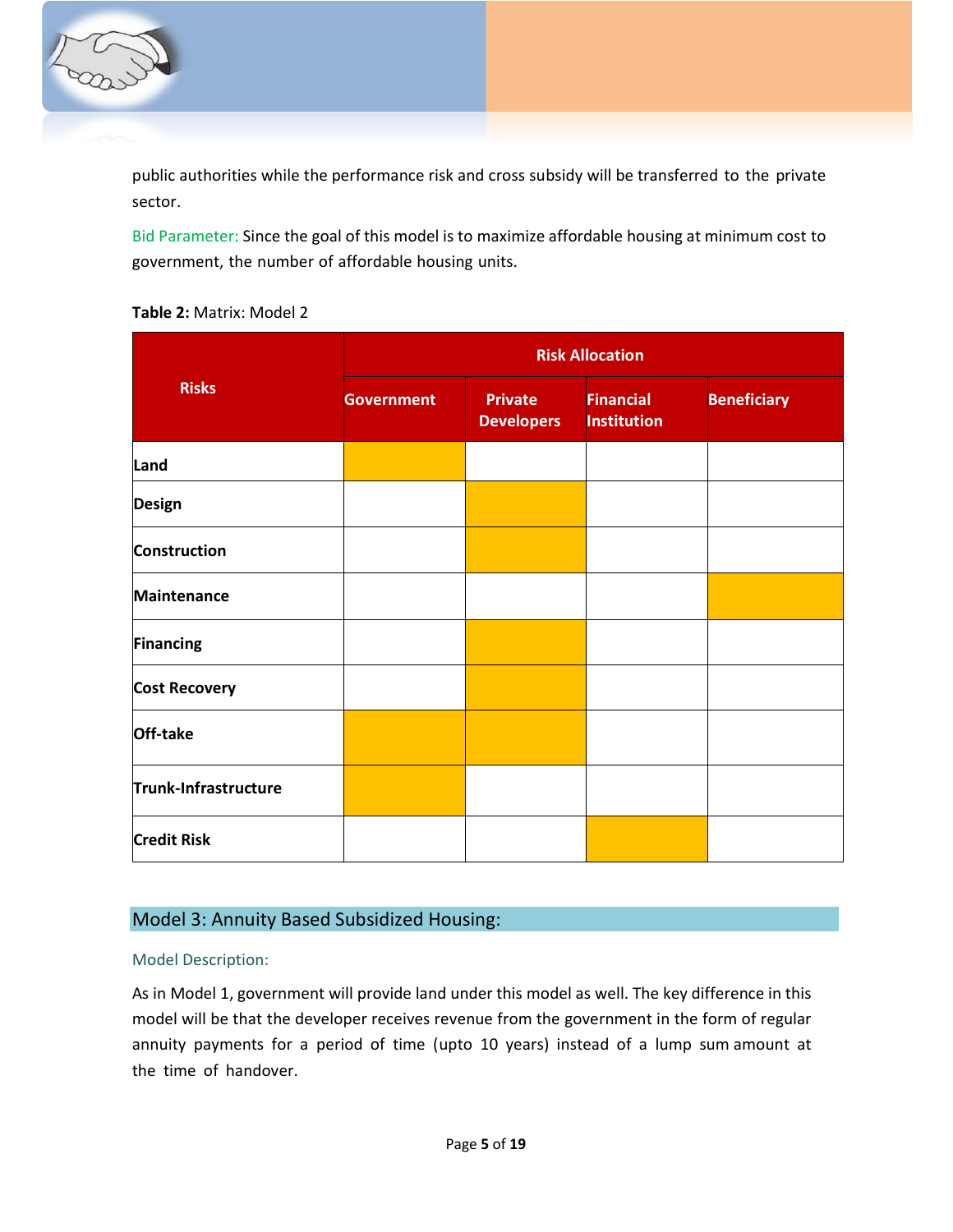

## **Salient Features:**

Land as Subsidy: Under this model, land will be provided by public authorities on a long- term lease (preferably on a nominal lease rental) to the selected private developer co- terminus with the agreement period.

Preparation of technical guidelines by Public Authority: The public authority shall prepare technical guidelines for the purpose of project implementation.

Design, Build & Finance by Private Sector: The private sector will be responsible and held accountable for designing, building and financing of affordable housing stock.

Maintenance by the Private Developer: The private developer is held accountable not only for the construction but for the medium to long-term maintenance of the housing units as well.

Public Authority to enable Cost Recovery by Private Sector Partner: The public authority will undertake to compensate the private developer for the housing stock on the satisfactory completion and handing over of the units as per prescribed standards, cost and time.

Beneficiary Identification by Public Authorities: The establishment of the eligibility of beneficiaries will be the duty and the prerogative of the government.

Distribution: The housing stock will be transferred by the private sector to the government or to an agency nominated by the government.

Payments by Allottees: The allottees would be required to make payment of a pre- determined amount for the cost of the housing unit at the time of handover.

Financial Assistance to Allottees: Loans at an appropriate rate of interest and appropriate tenure could also be made available through housing finance institutions.

Public Private Partnerships for Trunk Infrastructure: The responsibility for the trunk infrastructure and connectivity will be borne by the public sector.

Risk Sharing: The responsibility for land, subsidy, and trunk infrastructure will be taken by the public authorities while the performance responsibility will be transferred on the private sector.

Bid Parameter: The bid parameter would be the annuity amount due to be paid every year.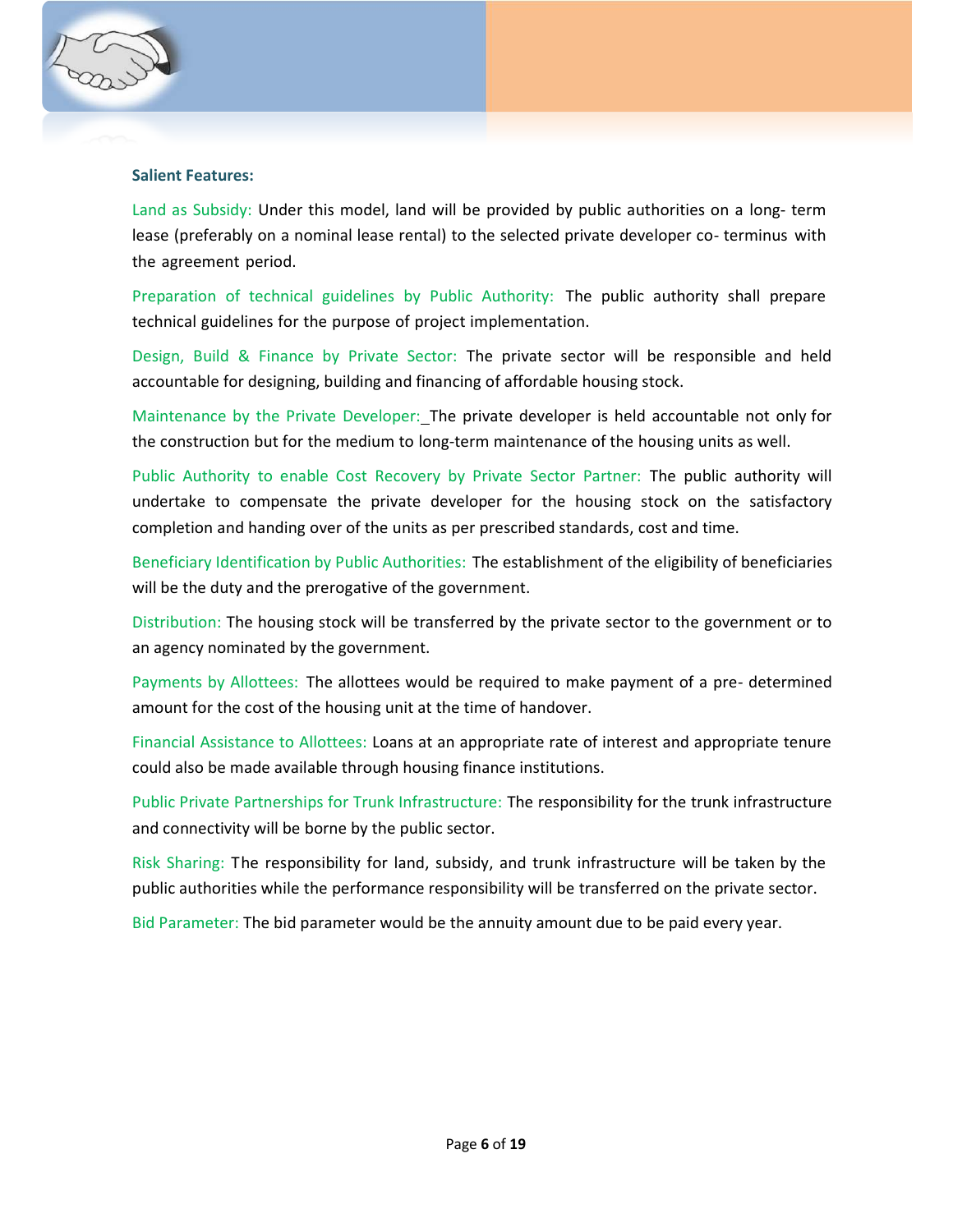

### **Table 3:** Model 3

|                      | <b>Risk Allocation</b> |                |                  |                    |  |  |
|----------------------|------------------------|----------------|------------------|--------------------|--|--|
| <b>Risks</b>         | <b>Government</b>      | <b>Private</b> | <b>Financial</b> | <b>Beneficiary</b> |  |  |
| Land                 |                        |                |                  |                    |  |  |
| <b>Design</b>        |                        |                |                  |                    |  |  |
| <b>Construction</b>  |                        |                |                  |                    |  |  |
| <b>Maintenance</b>   |                        |                |                  |                    |  |  |
| <b>Financing</b>     |                        |                |                  |                    |  |  |
| Off-take             |                        |                |                  |                    |  |  |
| Trunk-Infrastructure |                        |                |                  |                    |  |  |
| <b>Credit Risk</b>   |                        |                |                  |                    |  |  |

## Model 4: DBFMT –Annuity cum Capital Grant based Subsidized Housing

### Model description:

This model is similar to the Model 3: DBFMT Annuity Model, except that under this model a significant proportion of project cost (say 40-50%) is paid to the private developer during the construction phase . The remaining amount is paid to the developer as an annuity for upto 10 years after the successful completion of the project. The annuity amount will of course be lower under this model than under Model 3 since the developers will also receive a capital grant. The capital grants payment to the private developer shall be based on milestones-based project progress.

### **Salient Features:**

Land as Subsidy: Under this, land will be provided by public authorities on a long-term lease (preferably on a nominal lease rental) to the selected private developer co-terminus with the agreement period.

Preparation of technical guidelines by Public Authority: The public authority shall prepare technical guidelines for the purpose of project implementation.

Design, Build & Finance by Private Sector: The private sector will be responsible and held accountable for designing, building and financing of affordable housing stock .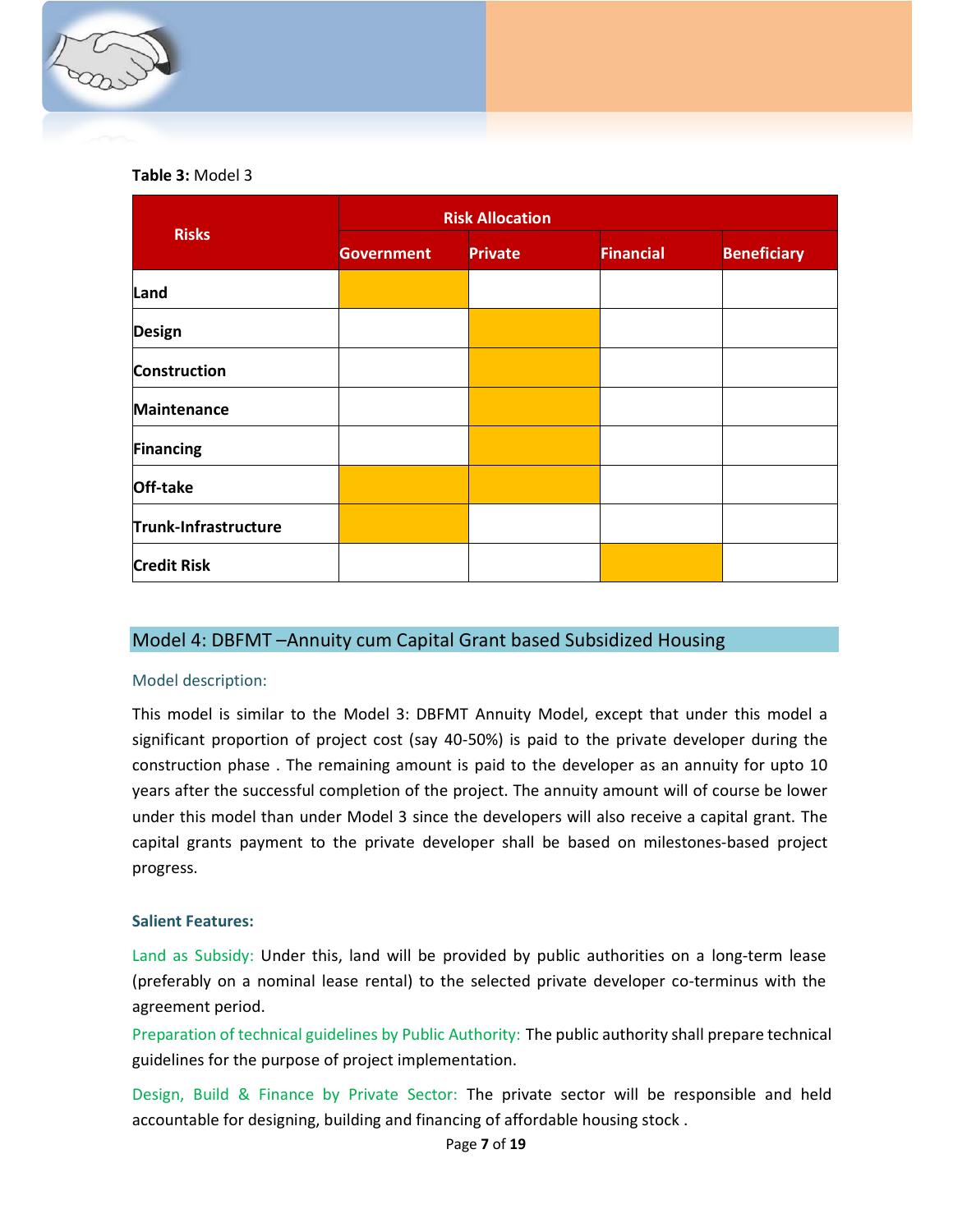

Maintenance by the Private Developer: The private developer is held accountable not only for the construction but for the medium to long-term maintenance of the housing units as well.

Public Authority to enable Cost Recovery by Private Sector Partner: The public authority shall undertake to compensate the private developer through milestone-based payment schedule for the housing stock on the satisfactory completion and handing over of the units as per prescribed standards, cost and time.

Beneficiary Identification by Public Authorities: The establishment of the eligibility of beneficiaries will be the duty and the prerogative of the government.

Distribution: The housing stock will be transferred by the private sector to the government or to an agency nominated by the government.

Payments by Allottees: The allottees would be required to make payment of a pre- determined amount for the cost of the housing unit at the time of handover.

Financial Assistance to Allottees: Loans at an appropriate rate of interest and appropriate tenure could also be made available through housing finance institutions.

Public Private Partnerships for Trunk Infrastructure: The responsibility for the trunk infrastructure and connectivity will be borne by the public sector. However, the government could undertake the financing and implementation of the same through separate PPP arrangements or directly.

Risk Sharing: The responsibility for land, subsidy, and trunk infrastructure will be taken by the public authorities while the performance responsibility will be transferred on the private sector.

Bid Parameter: The private developer can again be selected based on the annuity amount – the bidder quoting the lowest annuity amount would be preferred.

| <b>Risks</b>        | <b>Risk Allocation</b>              |  |                  |                    |  |  |
|---------------------|-------------------------------------|--|------------------|--------------------|--|--|
|                     | <b>Private</b><br><b>Government</b> |  | <b>Financial</b> | <b>Beneficiary</b> |  |  |
| Land                |                                     |  |                  |                    |  |  |
| <b>Design</b>       |                                     |  |                  |                    |  |  |
| <b>Construction</b> |                                     |  |                  |                    |  |  |
| <b>Maintenance</b>  |                                     |  |                  |                    |  |  |
| <b>Financing</b>    |                                     |  |                  |                    |  |  |

**Table 4:** Matrix: Model 4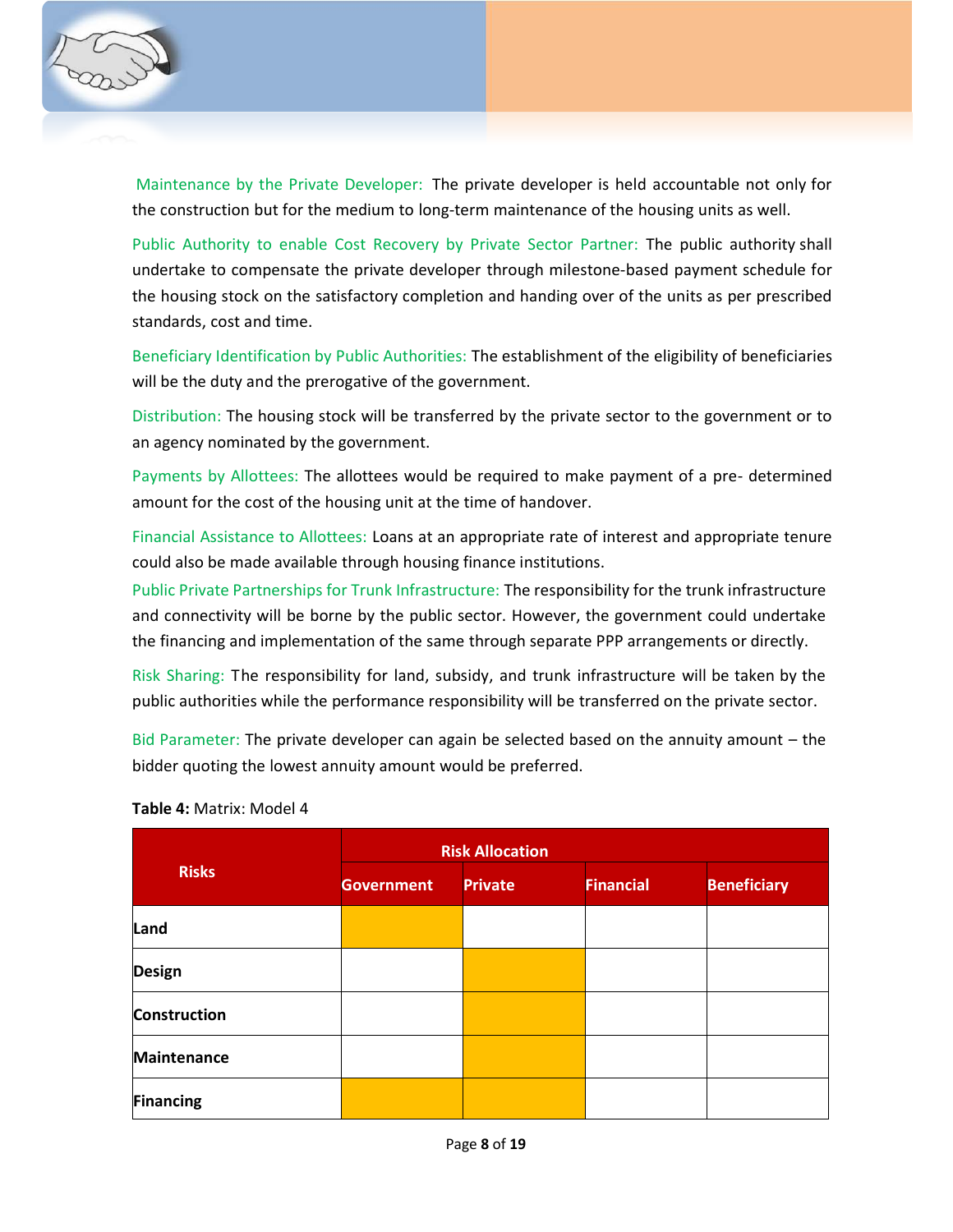

| <b>Cost Recovery</b> |  |  |
|----------------------|--|--|
| Off-take             |  |  |
| Trunk-Infrastructure |  |  |
| <b>Credit Risk</b>   |  |  |

#### Model 5: Direct Relationship Ownership Housing

#### Model Description:

The essential difference between this Model and Model 1 is that in this model there will be a direct financial relationship between the Developer and the Allottee. The land will be allotted by the government and will constitute a significant subsidy. However, the Allottees would be required to make payments towards the cost of the housing unit directly to the Developer.

#### **Salient Features:**

Land as Subsidy: Under this model, land will be provided by public authorities on a long- term lease (preferably on a nominal lease rental) to the selected private developer co- terminus with the agreement period.

Preparation of technical guidelines by Public Authority: The public authority shall prepare technical guidelines for the purpose of project implementation.

Design Build & Finance by Private Sector: The private sector will be responsible and held accountable for designing, building and financing of affordable housing stock.

Maintenance by the Private Developer: The private developer is held accountable not only for the construction but for the medium to long-term maintenance.

Cost Recovery by Private Sector Partner: The private developer shall undertake to recover the cost of affordable housing directly from allottee. This recovery may take the form of a lump-sum payment at the time of transfer of housing unit to allottee or in the form of equated monthly installment.

Beneficiary Identification by Public Authorities: The establishment of the eligibility of beneficiaries will be the duty and the prerogative of the government.

Distribution: The housing stock will be transferred by the private sector to the individual allottees nominated by the government.

Page **9** of **19** Payments by Allottees: The allottees would be required to make payment of a pre- determined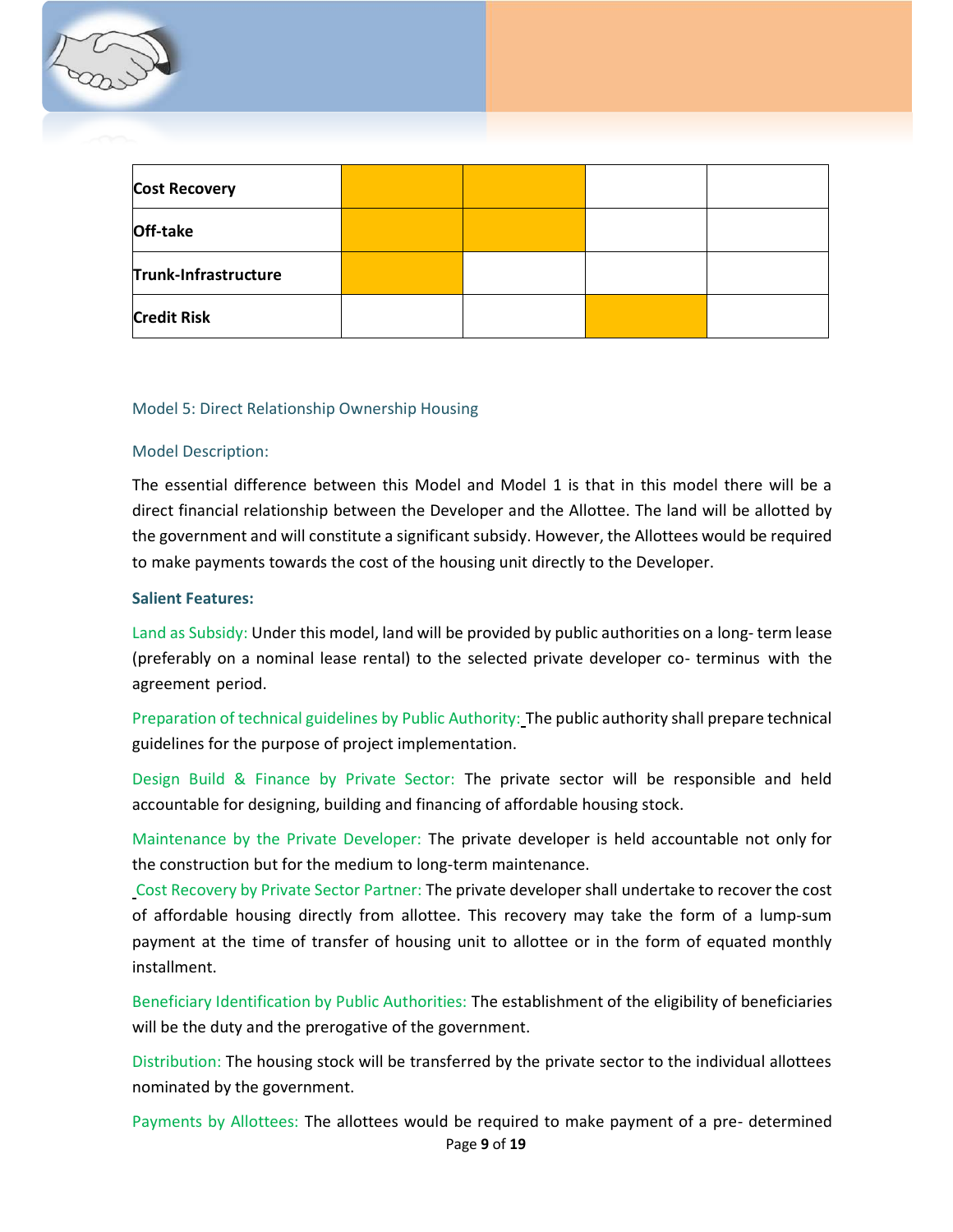

amount for the cost of the housing unit at the time of handover.

Public Private Partnerships for Trunk Infrastructure: The responsibility for the trunk infrastructure and connectivity will be borne by the public sector. However, the government could undertake the financing and implementation of the same through separate PPP arrangements or directly.

Risk Sharing: In this way the responsibility for land, subsidy, and trunk infrastructure will be taken by the public authorities while the performance responsibility will be transferred on the private sector.

Bid Parameter: The private developers can be selected based on per-unit-cost. The per- unitcost will in turn be in the form of the monthly payment (EMI) that the Developer will be allowed to recover from the Allottees.

|                      | <b>Risk Allocation</b> |                |                  |                    |  |  |
|----------------------|------------------------|----------------|------------------|--------------------|--|--|
| <b>Risks</b>         | <b>Government</b>      | <b>Private</b> | <b>Financial</b> | <b>Beneficiary</b> |  |  |
| Land                 |                        |                |                  |                    |  |  |
| <b>Design</b>        |                        |                |                  |                    |  |  |
| <b>Construction</b>  |                        |                |                  |                    |  |  |
| <b>Maintenance</b>   |                        |                |                  |                    |  |  |
| Financing            |                        |                |                  |                    |  |  |
| <b>Cost Recovery</b> |                        |                |                  |                    |  |  |
| Trunk-Infrastructure |                        |                |                  |                    |  |  |
| <b>Credit Risk</b>   |                        |                |                  |                    |  |  |

## **Table 5:** Matrix: Model 5

## Model 6: Direct Relationship Rental Housing

### Model Description:

The essential difference between this Model and Model 5 is that in this model the Allottees would be required to make rental payments towards the usage of the housing unit directly to the developer, whereas these units continue to be owned by the developers. The type of units allowed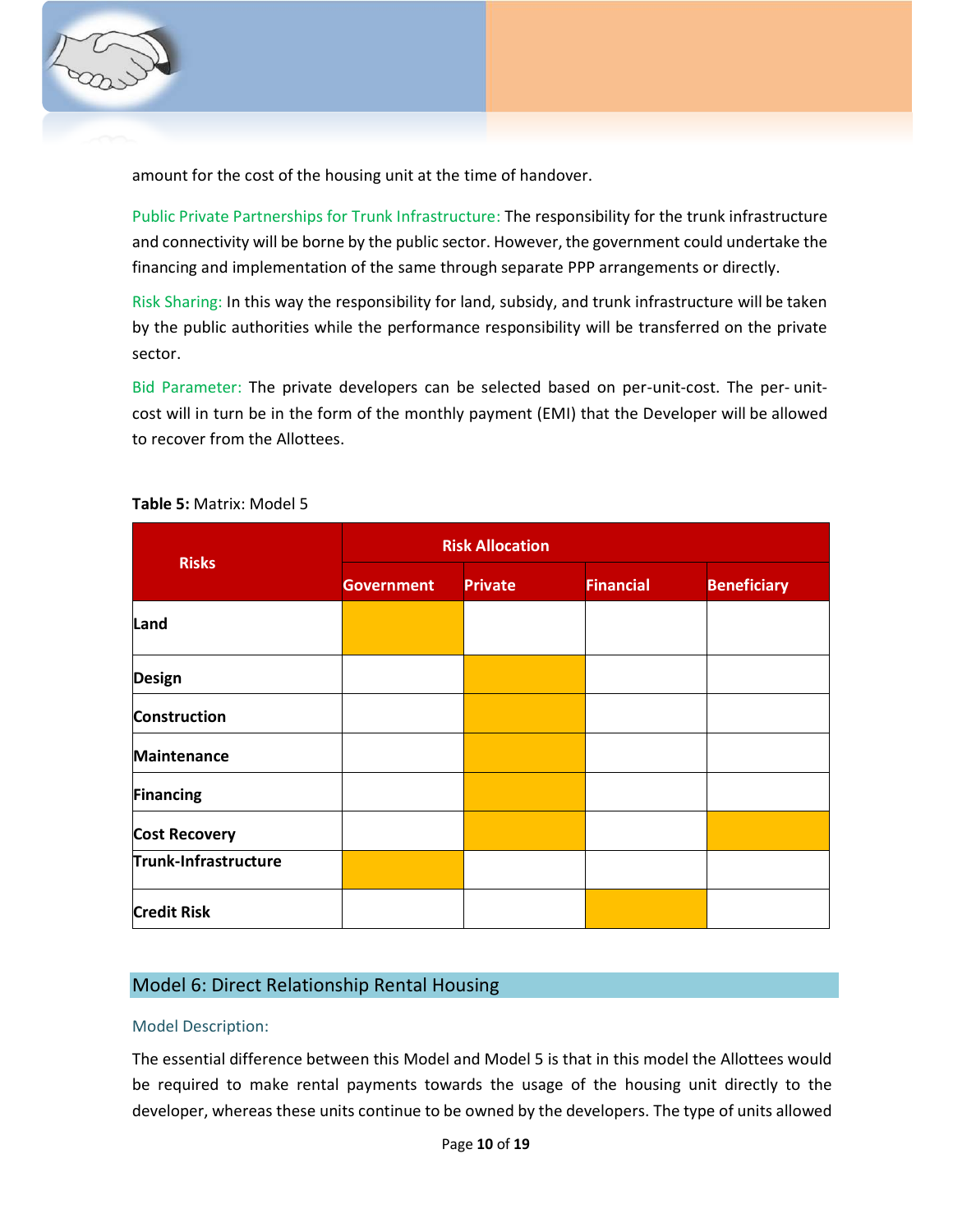

under this model. Thus, the private developer will undertake to recover the cost of affordable housing directly from allottee. The developer will also be responsible for the maintenance of the dwelling units for a pre-determined period.

#### **Salient Features:**

Land as Subsidy: Under this model, land will be provided by public authorities on a long- term lease (preferably on a nominal lease rental) to the selected private developer co- terminus with the agreement period.

Design Build & Finance by Private Sector: The private sector will be responsible and held accountable for designing, building and financing of affordable housing stock .

Maintenance by the Private Developer: The private developer is held accountable not only for the construction but for the medium to long-term maintenance of the housing units as well.

Cost Recovery by Private Sector Partner: The private developer will undertake to recover the cost of affordable housing directly from allottee. This recovery may take the form of a monthly payment for a fixed period of time.

Beneficiary Identification by Public Authorities: The establishment of the eligibility of beneficiaries will be the duty and the prerogative of the government.

Distribution: The housing stock will be transferred by the private sector to the government or to an agency or individual allottees nominated by the government.

Payments by Allottees: The allottees would be required to make monthly payment of a predetermined amount to the private developer for a predetermined period of time.

Public Private Partnerships for Trunk Infrastructure: The responsibility for the trunk infrastructure and connectivity will be borne by the public sector. However, the government could undertake the financing and implementation.

Risk Sharing: In this way the responsibility for land, subsidy, and trunk infrastructure will be taken by the public authorities while the performance responsibility will be transferred on the private sector.

Bid Parameter: The private developers can be selected based on per- unit-cost. The per-unit-cost will in turn be in the form of the monthly rental payment that the Developer will be allowed to recover from the Allottees.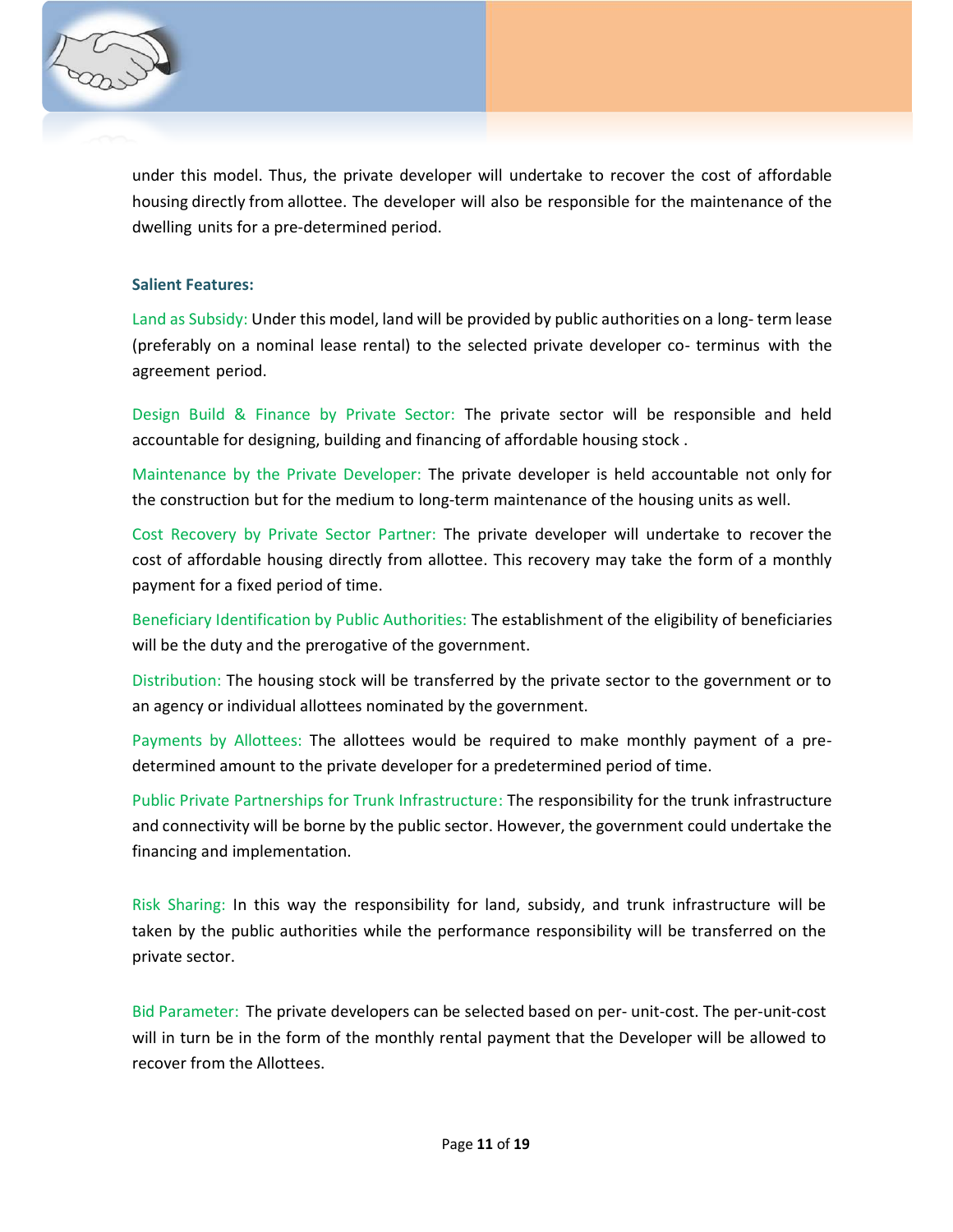

# **Table 6:** Model 6

|                      | <b>Risk Allocation</b> |                                     |                                        |                    |  |  |  |
|----------------------|------------------------|-------------------------------------|----------------------------------------|--------------------|--|--|--|
| <b>Risks</b>         | <b>Government</b>      | <b>Private</b><br><b>Developers</b> | <b>Financial</b><br><b>Institution</b> | <b>Beneficiary</b> |  |  |  |
| Land                 |                        |                                     |                                        |                    |  |  |  |
| Design               |                        |                                     |                                        |                    |  |  |  |
| Construction         |                        |                                     |                                        |                    |  |  |  |
| Maintenance          |                        |                                     |                                        |                    |  |  |  |
| Financing            |                        |                                     |                                        |                    |  |  |  |
| Cost Recovery        |                        |                                     |                                        |                    |  |  |  |
| Off-take             |                        |                                     |                                        |                    |  |  |  |
| Trunk-Infrastructure |                        |                                     |                                        |                    |  |  |  |
| <b>Credit Risk</b>   | Not applicable         |                                     |                                        |                    |  |  |  |

# **Comparative analysis across PPP models for affordable housing/Slum**

Comparative Analysis based on scope of work: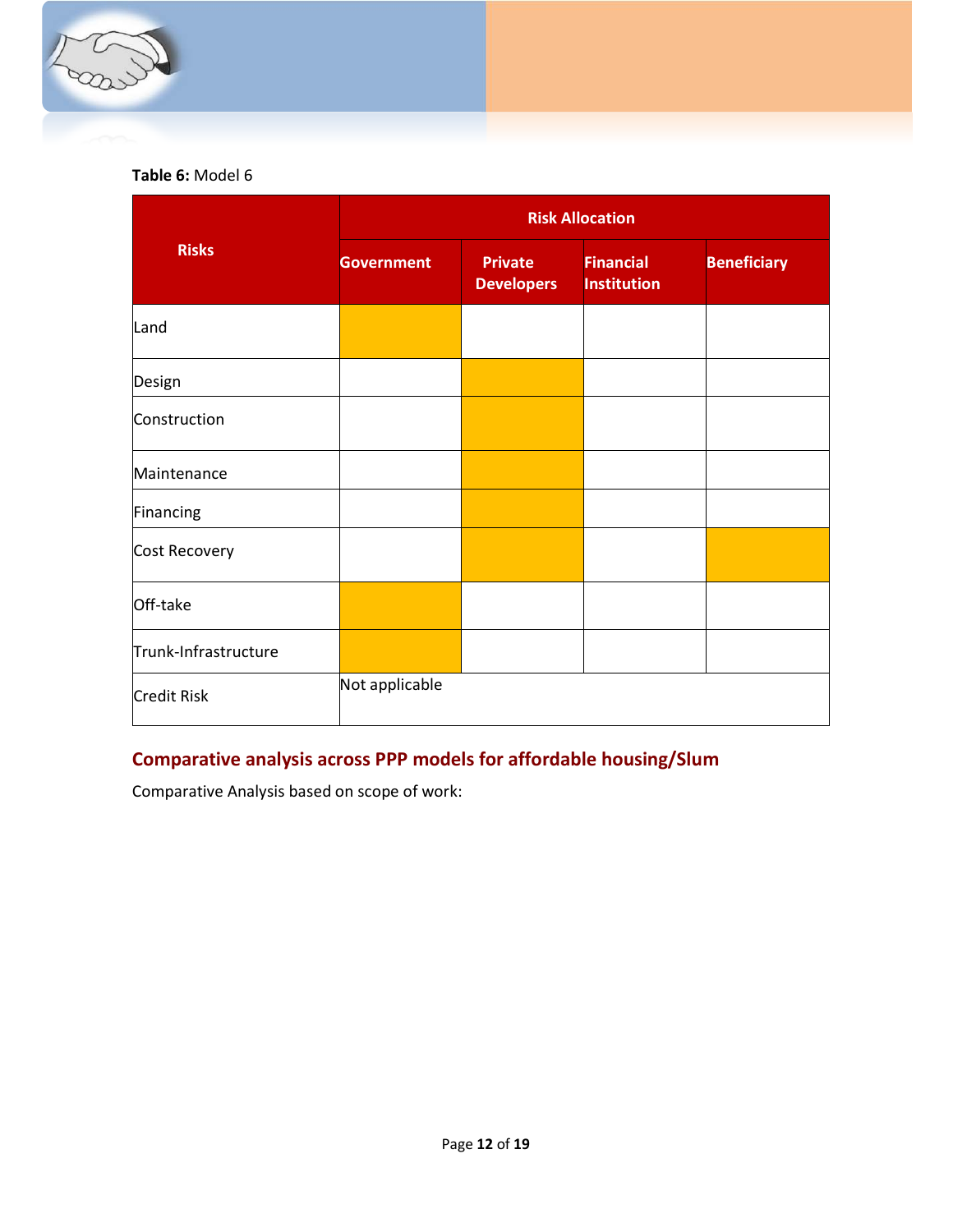

| <b>Parameters</b>                                   | Model 1                                       | <b>Model 2</b>                                                            | Model 3                                       | Model 4                                | Model 5                             | Model 6                             |
|-----------------------------------------------------|-----------------------------------------------|---------------------------------------------------------------------------|-----------------------------------------------|----------------------------------------|-------------------------------------|-------------------------------------|
| <b>Designing and</b><br><b>Building of units</b>    | Private partner                               | Private partner                                                           | Private partner                               | Private partner                        | Private partner                     | Private partner                     |
| <b>Maintenance of</b><br>units                      | <b>Beneficiaries</b>                          | <b>Beneficiaries</b>                                                      | Private partner                               | Private partner                        | Private partner                     | Private partner                     |
| <b>Distribution of</b><br>units                     | Private partner to<br><b>Public authority</b> | Private partner to<br><b>Public authority</b>                             | Private partner to<br><b>Public authority</b> | Private partner to<br>Public authority | Private partner to<br>beneficiaries | Private partner to<br>beneficiaries |
| Development mix                                     | Affordable housing                            | Affordable housing<br>& high-end<br>housing/<br>commercial<br>development | Affordable housing                            | Affordable housing                     | Affordable housing                  | Affordable housing                  |
| <b>Repsonsibility of</b><br>trunk<br>infrastructure | Public authority                              | Public authority                                                          | Public authority                              | Public authority                       | Public authority                    | Public authority                    |
| Implementation of<br><b>Trunk</b><br>infrastructure | Separate EPC or<br>PPP arrangement            | Separate EPC or<br>PPP arrangement                                        | Separate EPC or<br>PPP arrangement            | Separate EPC or<br>PPP arrangement     | Separate EPC or<br>PPP arrangement  | Separate EPC or<br>PPP arrangement  |

# Comparative Analysis based on Project Structure:

| <b>Parameters</b>                                      | Model 1                                            | <b>Model 2</b>                                                           | Model 3                                   | Model 4                                             | <b>Model 5</b>                                     | Model 6                                                                                                 |
|--------------------------------------------------------|----------------------------------------------------|--------------------------------------------------------------------------|-------------------------------------------|-----------------------------------------------------|----------------------------------------------------|---------------------------------------------------------------------------------------------------------|
| <b>Land provision</b>                                  | Public authority                                   | Public authority<br>(on long term lease) (on long term lease)            | Public authority                          | Public authority                                    | Public authority                                   | Public authority<br>(on long term lease) (on long term lease) (on long term lease) (on long term lease) |
| <b>Lease period</b>                                    | $\approx$ 30 to 99 years for<br>affordable housing | ~30 to 99 years for<br>affordable housing<br>and commercial<br>component | 30 to 99 years for<br>affordable housing  | ~30 to 99 years for<br>affordable housing           | $\approx$ 30 to 99 years for<br>affordable housing | ~30 to 99 years for<br>affordable housing                                                               |
| <b>Contract period</b><br>from conditions<br>precedent | 2 to 4 years                                       | 2 to 4 years                                                             | 15-20 years                               | $15-20$ years                                       | $15-20$ years                                      | $15-20$ years                                                                                           |
| <b>Bid parameter</b>                                   | Per unit cost<br>(lowest lump-sum<br>amount)       | No. of affordable<br>units to be<br>provided on given<br>plot            | Per unit cost (lowest<br>annuity payment) | Lowest annuity<br>amount or lowest<br>upfront grant | Per unit cost<br>(lowest EMI or<br>lowest lumpsum) | Per unit cost<br>(lowest Rent)                                                                          |
| <b>Offtake</b><br>responsibility                       | Public authority                                   | <b>Public authority</b>                                                  | <b>Public authority</b>                   | Public authority                                    | Private partner                                    | Private partner                                                                                         |
| <b>Performance Risk</b>                                | Private partner                                    | Private partner                                                          | Private partner                           | Private partner                                     | Private partner                                    | Private partner                                                                                         |

Comparative Analysis based on Financing arrangements: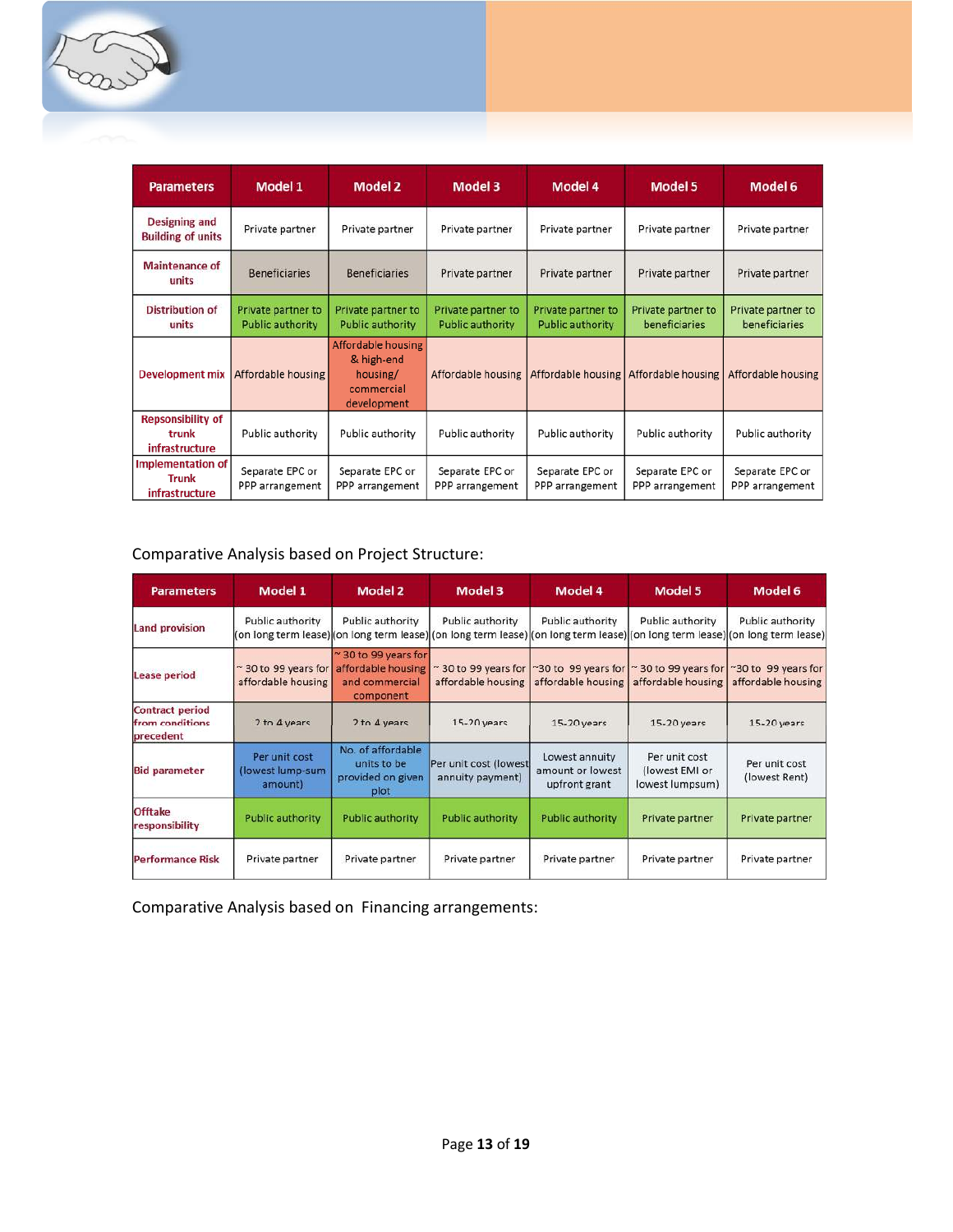

| <b>Parameters</b>                                            | Model 1                                                           | Model 2                                                                             | Model 3                                                                 | Model 4                                                                             | Model 5                                                      | Model 6                                                 |
|--------------------------------------------------------------|-------------------------------------------------------------------|-------------------------------------------------------------------------------------|-------------------------------------------------------------------------|-------------------------------------------------------------------------------------|--------------------------------------------------------------|---------------------------------------------------------|
| <b>Financing</b>                                             | Private partner                                                   | Private partner                                                                     | Private partner                                                         | Public authority and<br>Private partner                                             | Private partner                                              | Private partner                                         |
| <b>Recovery by</b><br>developer                              | Govt. pays private<br>partner lump sum<br>amount on<br>completion | Revenue generated<br>from high-end<br>housing                                       | Govt. pays long-<br>term annuity to<br>private partner on<br>completion | Govt. pays upfront<br>grant and annuity<br>to private partner                       | Beneficiaries pay<br>(Lump-sum or EMI)<br>to Private partner | Beneficiaries pay<br>monthly rent to<br>Private partner |
| Support/subsidy for<br>developer                             | Land                                                              | Land                                                                                | Land                                                                    | Land                                                                                | Land                                                         | Land                                                    |
| <b>Cross subsidy for</b><br>developer                        | Not Applicable                                                    | Land provided for<br>high end housing                                               | Not Applicable                                                          | Not Applicable                                                                      | Not Applicable                                               | Not Applicable                                          |
| <b>Offtake related</b><br>Performance bonus<br>for developer | 10%-15%<br>linked to the no of<br>units sold                      | 10%-15%<br>performance bonus performance bonus<br>linked to the no of<br>units sold | 10%-15%<br>linked to the no of<br>units sold                            | 10%-15%<br>performance bonus performance bonus<br>linked to the no of<br>units sold | Not Applicable                                               | Not Applicable                                          |

## Comparative Analysis based on Beneficiary Criteria:

| <b>Parameters</b>                     | Model 1                                      | <b>Model 2</b>                               | Model 3                                      | Model 4                                      | <b>Model 5</b>                               | Model 6                           |
|---------------------------------------|----------------------------------------------|----------------------------------------------|----------------------------------------------|----------------------------------------------|----------------------------------------------|-----------------------------------|
| <b>Beneficiary</b><br>eligibility     | Public authority                             | Public authority                             | Public authority                             | Public authority                             | Public authority                             | Public authority                  |
| <b>Beneficiary</b><br>identification  | <b>Public authority</b>                      | Public authority                             | <b>Public authority</b>                      | <b>Public authority</b>                      | Private partner                              | Private partner                   |
| Payments by<br>beneficiaries          | Lump-sum or EMI<br>to Public authority       | Lump-sum or EMI<br>to Public authority       | Lump-sum or EMI to<br>Public authority       | Lump-sum or EMI<br>to Public authority       | Lump-sum or EMI to<br>Private partner        | <b>Rent to Private</b><br>partner |
| Sourcing of funds<br>by beneficiaries | Financial<br>Institutions/<br>Monthly income | Financial<br>Institutions/<br>Monthly income | Financial<br>Institutions/<br>Monthly income | Financial<br>Institutions/<br>Monthly income | Financial<br>Institutions/<br>Monthly income | Monthly income                    |

## **Models involving Private Land with Governments partnership**

Each of the above models can also potentially be implemented on land that is privately owned instead of being publicly owned. In variations involving private land the total private cost of affordable housing will naturally increase substantially. In order that such projects involving private land are to be successfully executed, either the government will have to provide financial support to offset the high cost of private land or the degree of cross subsidy from high-end housing will need to be increased.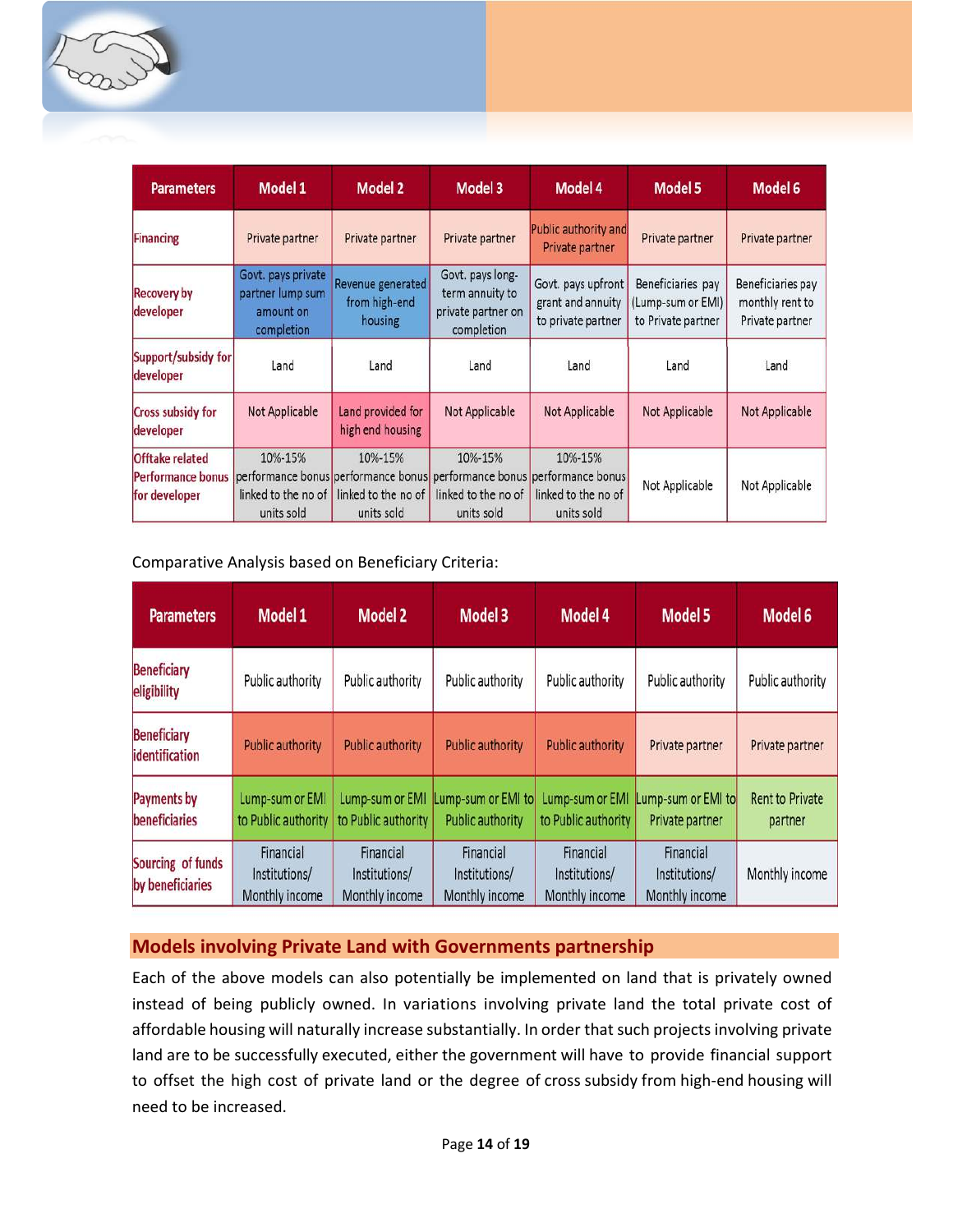

# **Model A: Taking advantage of CLSS (Credit Linked Subsidy Scheme)**

# **1. Model Description:**

Under this model, private developer will provide land as well as be responsible and accountable for designing, building and financing of affordable housing stock and associated services of predetermined standards, at a pre-determined cost and within a pre- determined time. The private developer will undertake steps to compensate it for the costs involved in satisfactory completion of housing stock and handing over of the units.

The establishment of the eligibility of beneficiaries will be the duty of the Banks extending the loans to the applicant. The selection of the allottees from amongst the eligible beneficiaries, in case of over subscription, shall be made in a transparent and equitable manner. It is also proposed that the Public Authority may congregate the beneficiaries, banks and builders in order to facilitate the selection of allottees. The private developer shall transfer the housing stock directly to the beneficiaries and the maintenance of the units is the sole responsibility of the allottees. The concerned public authority dealing with project approvals will ensure the timely provision of trunk infrastructure.

## **Salient Features:**

## **a) Land Allotment and other exemptions:**

Under this model, private developer shall provide land. The Public Authority may grant subsidies, exemptions and concessions such as State subsidy, stamp duty exemption.

## **b) Design, Build & Finance by Private Sector:**

The private sector shall be responsible and held accountable for designing, building and financing of affordable housing stock.

## **c) Maintenance by the Private Developer:**

There is no involvement of private sector and government for the maintenance of the units after the transfer of units to allottee. Maintenance, therefore, is the responsibility of the beneficiaries.

## **d) Cost Recovery by Private Sector Partner:**

The private developer shall undertake to recover the cost of affordable housing directly from allottee.

## **e) Beneficiary Identification by Public authorities:**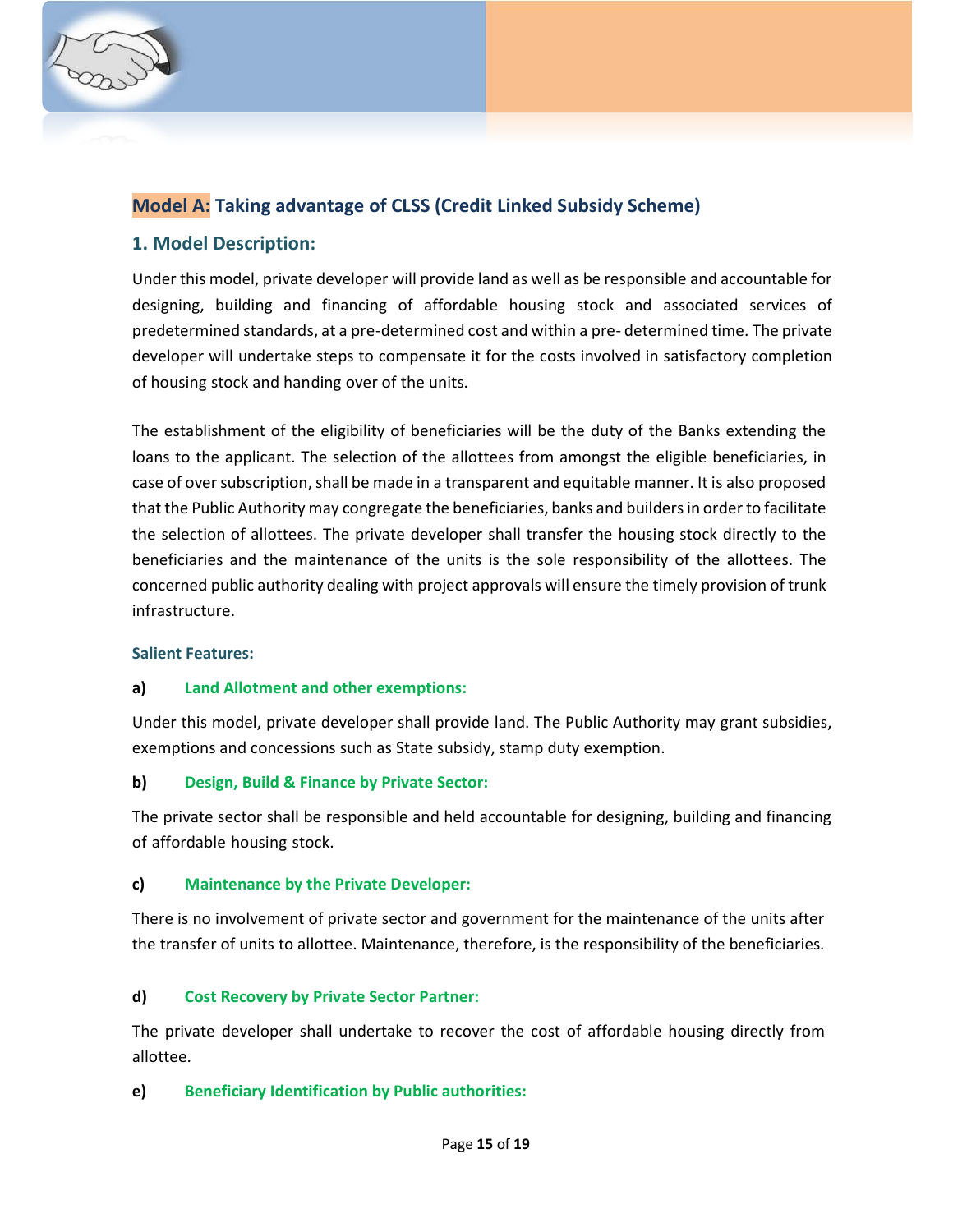

The banks extending loans to the applicants will establish the eligibility of beneficiaries.

## **f) Distribution:**

The housing stock shall be transferred by the private sector directly to the beneficiaries.

## **g) Payments by Allottees:**

The allottees would be required to make payment of a pre-determined amount for the cost of the housing unit at the time of handover.

## **h) Financial Assistance to Allottees:**

Beneficiaries of Economically Weaker and Low Income Group seeking housing loans from Banks, Housing Finance Companies and other such institutions would be eligible for an interest subsidy at the low rate for a tenure of 20 years or during tenure of loan whichever is lower.

## **i) Public Private Partnerships for Trunk Infrastructure:**

The responsibility for the timely provision of trunk infrastructure and connectivity shall be borne by the public sector.

## **j) Risk Sharing:**

In this way the responsibility for subsidy and trunk infrastructure shall be taken by the public authorities while the land delivery and performance responsibility shall be transferred on the private sector. Financial institutions shall take the credit risk of financing the allottee.

| <b>Risks</b>  | <b>Risk Allocation</b> |                                     |                                        |                    |
|---------------|------------------------|-------------------------------------|----------------------------------------|--------------------|
|               | <b>Government</b>      | <b>Private</b><br><b>Developers</b> | <b>Financial</b><br><b>Institution</b> | <b>Beneficiary</b> |
| Land          |                        |                                     |                                        |                    |
| Design        |                        |                                     |                                        |                    |
| Construction  |                        |                                     |                                        |                    |
| Maintenance   |                        |                                     |                                        |                    |
| Financing     |                        |                                     |                                        |                    |
| Cost Recovery |                        |                                     |                                        |                    |
| Off-take      |                        |                                     |                                        |                    |

## **Table:** Matrix of Model-A (Taking advantage of CLSS)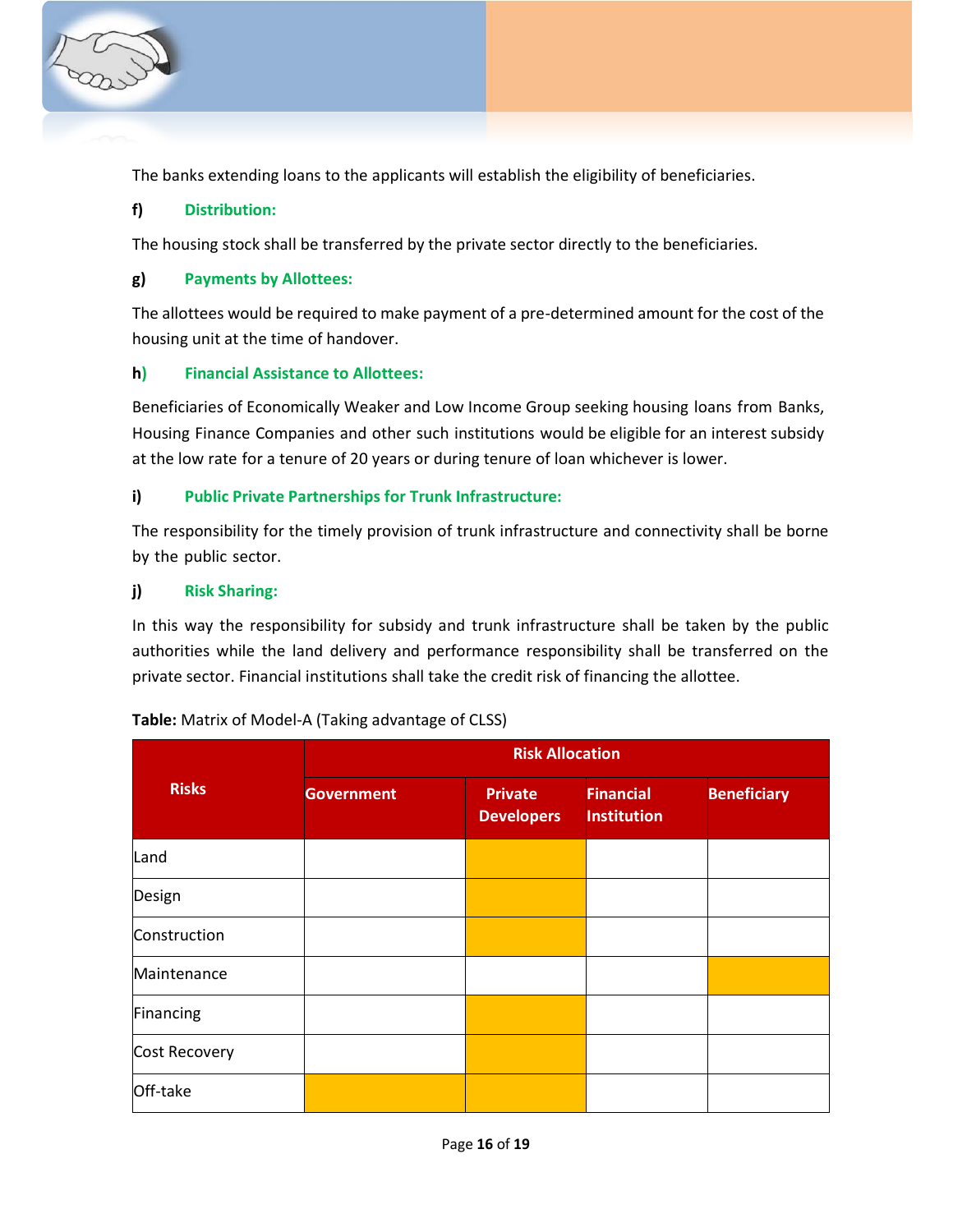| Trunk-Infrastructure |  |  |
|----------------------|--|--|
| <b>Credit Risk</b>   |  |  |

## **Model B: Private Land Based Models under AHP (Affordable Housing in Partnership) scheme**

### **Model Description:**

Under this model, private developer shall provide land as well as be responsible and accountable for designing, building and financing of affordable housing stock and associated services of predetermined standards, at a pre-determined cost and within a pre- determined time. The private developer shall take actions to recover the costs involved in satisfactory completion of housing stock and handing over of the units as per prescribed standards. The establishment of the eligibility of beneficiaries shall be the duty and the prerogative of the public authority. An affordable housing project can be a mix of houses for different income categories. Taxation benefits can also be made available.

#### **Salient Features:**

#### a. **Land Allotment and Other Exemptions**:

Under this model, private developer shall provide land. The Public Authority may grant other subsidies, exemptions and concessions such as state subsidy, stamp duty exemption to incentivize the private developer for building affordable housing units.

### b. **Design Build & Finance by Private Sector:**

The private sector shall be responsible and held accountable for designing, building and financing of affordable housing stock.

### c. **Fixing of Sale price of Dwelling Unit**:

The projects may be fixed, either on the project basis or city basis, through an open transparent process factoring in incentives.

## d. **Maintenance by the Private Developer:**

There is no involvement of private sector and government for the maintenance of the units after the transfer of units to allottee.

### e. **Cost Recovery by Private Sector Partner:**

The private developer shall undertake to recover the cost of affordable housing directly from allottee. This recovery may take the form of a lump-sum payment at the time of transfer of housing unit to allottee.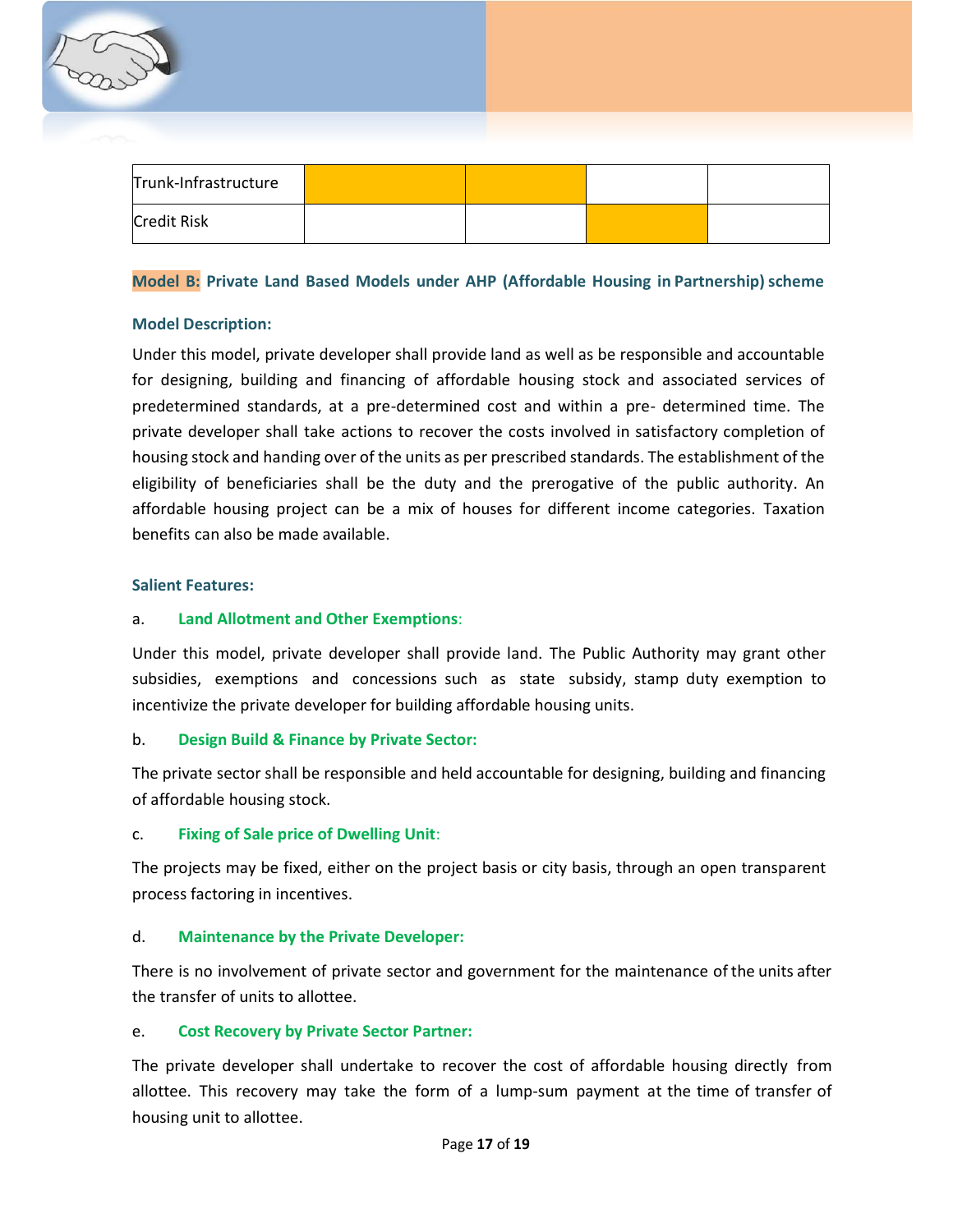

## f. **Beneficiary Identification by Public Authorities:**

For selection of beneficiaries, it states that allotment of houses to identified eligible projects should be made, following a transparent procedure .Public authority shall make the selection of the allottees from amongst the eligible beneficiaries, in a transparent and equitable manner.

### g. **Distribution:**

The housing stock shall be transferred by the private sector directly to the beneficiaries.

### h. **Payments by Allottees:**

The allottees would be required to make payment of a pre-determined amount for the cost of the housing unit at the time of handover.

## i. **Public Private Partnerships for Trunk Infar:**

The responsibility for the timely provision of trunk infrastructure and connectivity shall be borne by the public sector. The government could undertake the financing and implementation of the same through separate PPP arrangements of revenue sharing or directly.

## j. **Risk Sharing:**

In this way the responsibility for subsidy and trunk infrastructure shall be taken by the public authorities while the land delivery and performance responsibility shall be transferred on the private sector. Financial institutions shall take the credit risk of financing the allottee with a housing loan – public or private.

|                     | <b>Risk Allocation</b> |                                     |                                        |                    |  |
|---------------------|------------------------|-------------------------------------|----------------------------------------|--------------------|--|
| <b>Risks</b>        | <b>Government</b>      | <b>Private</b><br><b>Developers</b> | <b>Financial</b><br><b>Institution</b> | <b>Beneficiary</b> |  |
| Land                |                        |                                     |                                        |                    |  |
| <b>Design</b>       |                        |                                     |                                        |                    |  |
| <b>Construction</b> |                        |                                     |                                        |                    |  |
| <b>Maintenance</b>  |                        |                                     |                                        |                    |  |
| <b>Financing</b>    |                        |                                     |                                        |                    |  |

### **Table:** Matrix of Model B